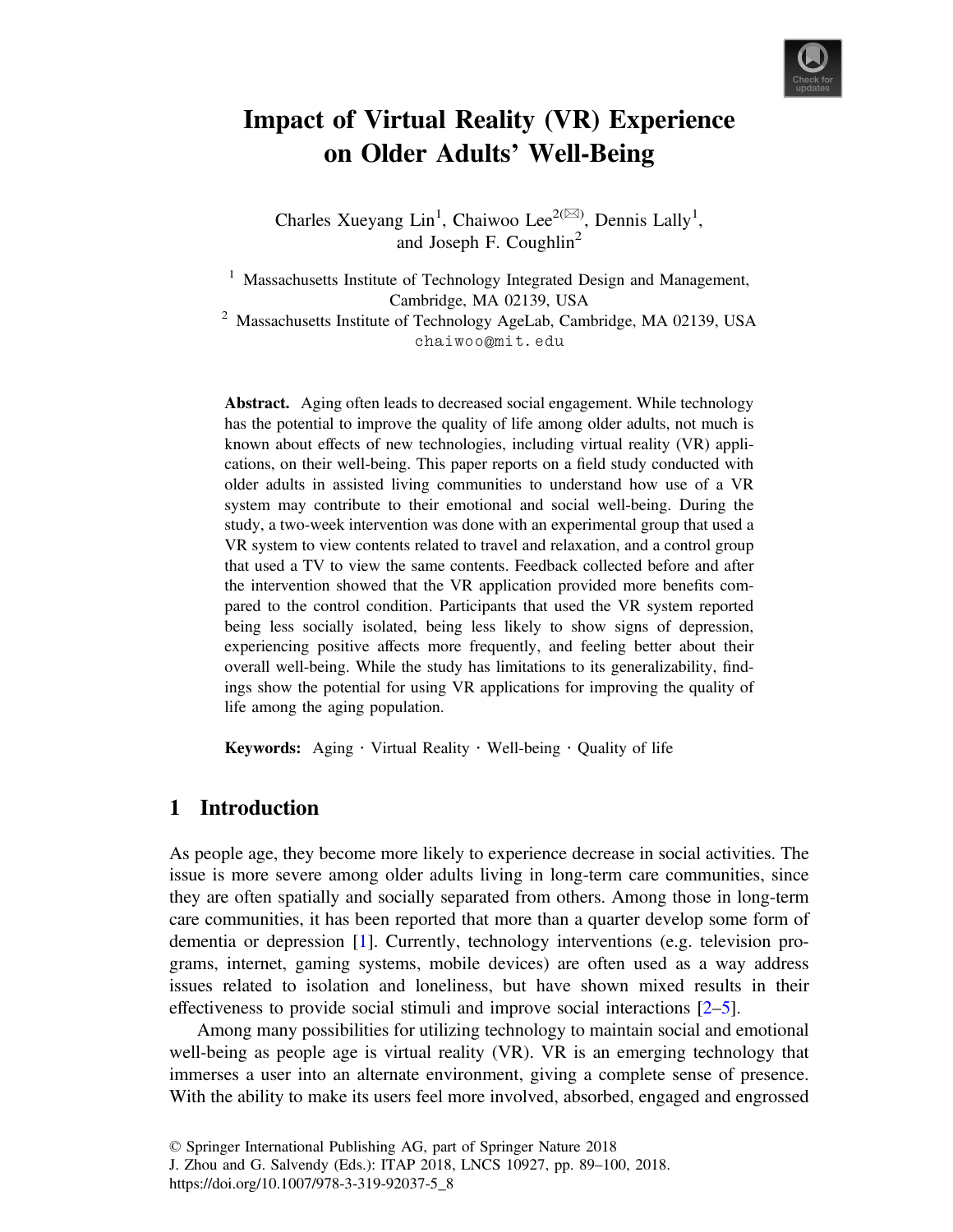[6], VR has been suggested to have possibilities for triggering behavior change [7]. While studies on its potential benefits for the aging population has been limited to those with specific conditions, few studies have found evidence around the benefits of using VR on improving issues related to mental distress, memory function and cognition [8–10]. Based on existing research, VR is believed to be beneficial to the older adults due to its immersive interaction capabilities. However, its effects on older adults' emotional and social well-being, including issues of loneliness and isolation, remains unanswered.

The objective of this study was to look at the impact of the VR experience on older adults' social and emotional well-being. By introducing older adults to immersive virtual experiences, this study sought to test possibilities for reducing social isolation and improving emotional well-being. In this study, a group of older adults living in selected assisted living communities in the New England region of the US were given opportunities to experience a VR system with contents such as relaxation, travel and cultural experiences. Based on data collected from in-person surveys, this paper presents findings regarding effects of the VR experience on perceived well-being, physical conditions, emotional state and personality, and attitudes toward the system.

## 2 Related Studies

Existing research have looked at technologies available to the older adults and their effects, as well as how VR applications are used for both the general public and the older population. However, limited research has been done to show the effectiveness of using VR for older adults in terms of isolation, depression and overall well-being.

## 2.1 Technologies in Long-Term Care Communities

Older adults in long-term care communities are often separated from the general community. A variety of technology interventions have been cited to have the potential to improve social well-being among older adults in such communities. While television program is often considered as a conversation catalyst among older adults, however, recent research suggested that its effectiveness is not promising [3]. Use of the internet, which is also widely adopted in assisted and independent living communities, on the other hand, has been shown to be associated the decrease in loneliness scores [2]. The Wii exergames, with which older adults can use a physical controller on their hands to do exercise games such as bowling or golf, are also used in communities. A pilot study has shown significant improvement on balance using Wii interventions [11]. Tablet is another technology that is broadly used in long-term care communities, and has been shown to have the potential of increasing older adults' overall social activity [5].

#### 2.2 Virtual Reality as an Intervention

Virtual reality (VR) immerses a user into an alternate environment to give a sense of presence. It is gaining interest as an intervention for improving older adults' well-being. In a recent study, it was concluded that virtual environments have the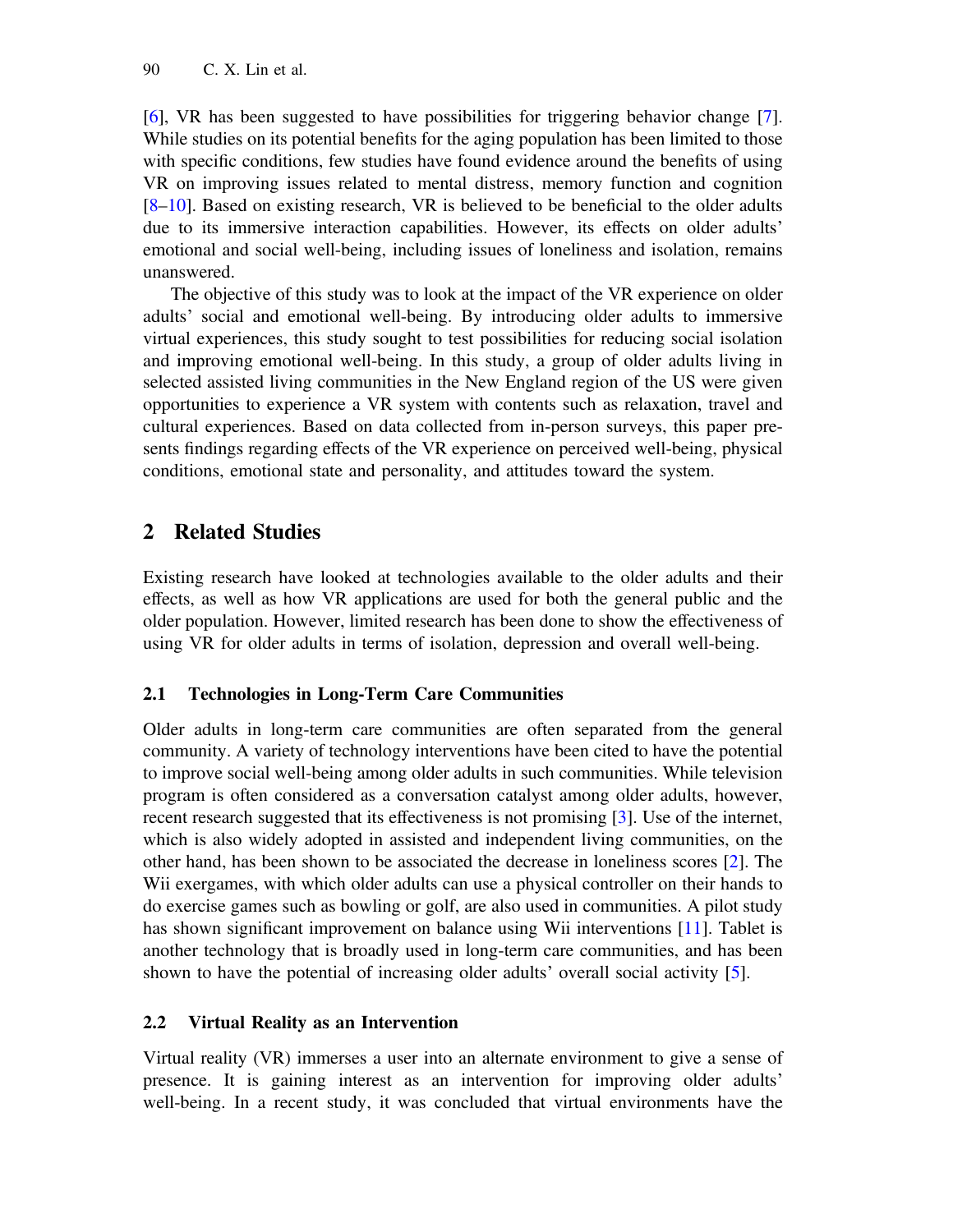potential to influence, and in some cases, change human behavior [7]. A preliminary study have shown the benefits of using VR to address issues related to mental distress and cognition [10]. Another study that focused on cognitive rehabilitation looked at using VR for cognitive training, and found that VR-based systems support procedures for mitigating behavioral and psychological symptoms of mild cognitive impairments and early-stage Alzheimer's disease [9]. Optale et al. [8] focused on memory issues among older adults, and described VR as a potential solution to discover new approaches to the treatment of memory deficits among older adults.

As summarized, studies have shown that technologies can help older adults by improving physical and mental health, decreasing loneliness, and fostering social interactions. However, discussions around use of VR applications for older adults' emotional and social well-being are still limited.

#### 3 Study Overview

#### 3.1 System Design and Overview of Intervention

In order to evaluate the effectiveness of a VR intervention in improving older adults' emotional and social well-being, the VR system shown in Fig. 1 was used. As shown in Fig. 1, the system consisted of a tablet that can control all VR headsets as activity director and multiple VR headsets (Samsung S7 and Samsung GearVR) that play the same contents to multiple older adults in group settings.



Fig. 1. VR system used in study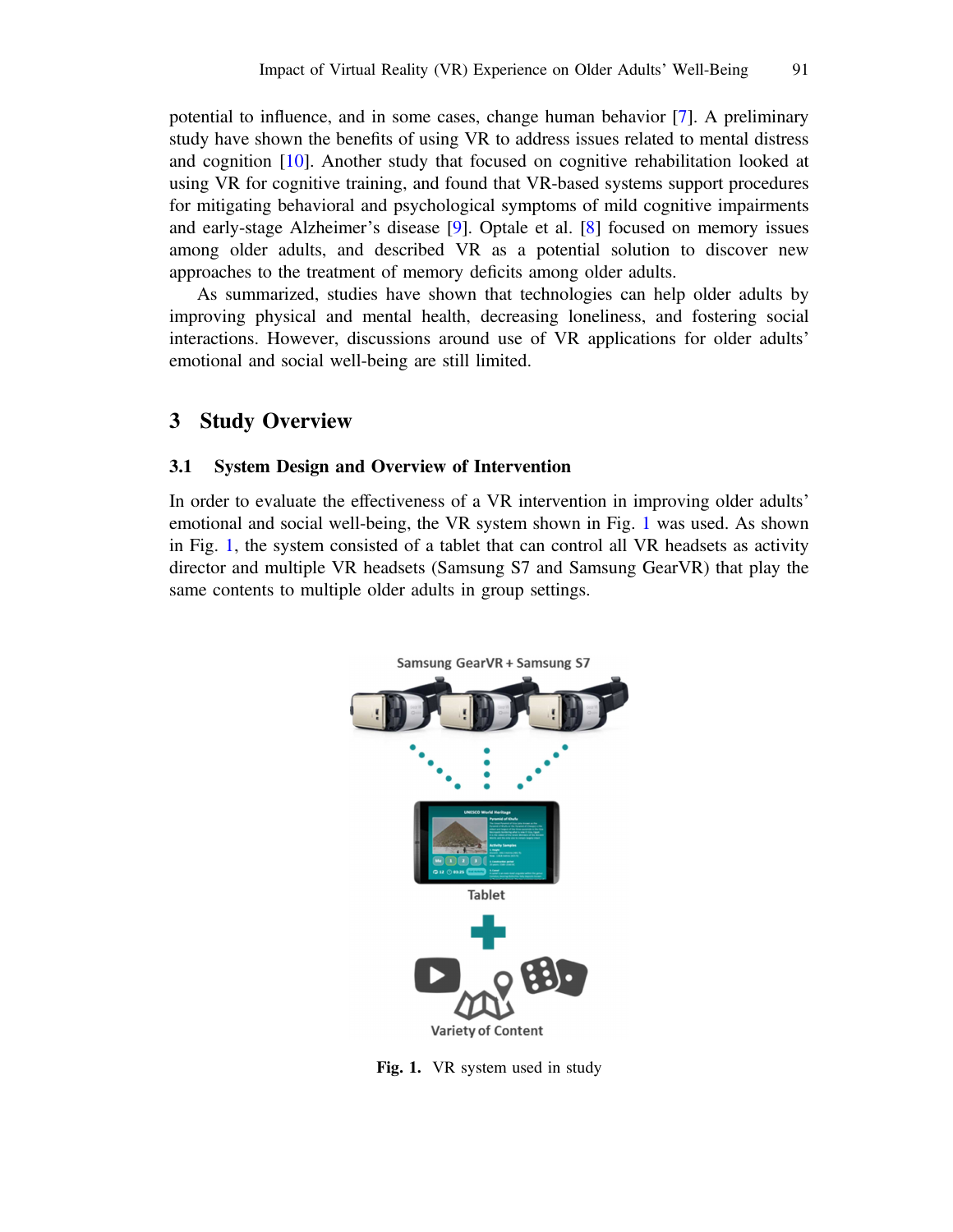The study intervention included a brief introduction and training at the beginning. During this session, researchers gave instructions regarding how to put the system on correctly, ensured that the headsets had a comfortable fit, and checked that all contents were running correctly and consistently for all participants. After the introduction, participants kept the system for two weeks. During each daily session, an activity director gathered participants, helped them wear the VR headsets, and adjusted the systems so that everyone was getting a clear image. Once setup was completed, the activity director used the tablet to play different categories of content including 360 videos, Google Street View, and guided tours. The 360 images or videos showed up simultaneously on all VR headsets, giving the participants the same view. Contents included images for relaxation, world travel, cultural events, and places the participants have been to or grew up in. Guided tours were provided using scripts that were shown to the activity director. Each viewing session was designed to last about 20 min.

The researchers stayed in constant communication with community staff during the two-week period. After the study intervention period, the researchers returned to the sites to collect the systems and to gather feedback from participants.

#### 3.2 Data Collection

Participants. Residents of selected assisted living communities in Massachusetts and New Hampshire were provided with the VR headsets. A control group with similar characteristics were provided with TV viewing experiences, with the same content, in order to comparatively measure the possible effects of using the VR system.

A total of 63 participants from four assisted living communities were involved in the study. The four community sites were all operated by the same organization with comparable living arrangements, facilities and services. Among the four community sites, two were assigned as the experimental group with the VR intervention, and the other two were assigned as the control group that was provided the same contents on TV. Participants' year of birth ranged from 1918 to 1950, with a median birth year of 1930. Half of them were born between 1928 and 1935. The sample was initially 62% female. Table 1 summarizes sample characteristics by experimental conditions and study sites.

| Study condition |                     | Site 1                         | Site 2    | Site 3          | Site 4        | Total        |
|-----------------|---------------------|--------------------------------|-----------|-----------------|---------------|--------------|
|                 |                     | <b>VR</b>                      | VR.       | TV.             | TV            |              |
| Pre-study       | Birth year          | 1921-1950                      | 1919–1939 | $ 1918 - 1944 $ | 1921–1939     | 1918-1950    |
|                 | Gender              | M: 5, F: $14 \mid M: 7$ , F: 9 |           | M: 6, F: 9      | M: 6, F: 7    | M: 24, F: 39 |
|                 | Group size (n)   19 |                                | 16        | 15              | 13            | 63           |
| Post-study      | Birth year          | 1921-1950                      | 1919–1939 | 1918–1944       | $1925 - 1935$ | 1918–1950    |
|                 | Gender              | M: 4, F: $12 \mid M: 6, F: 9$  |           | M: 5, F: 8      | M: 3, F: 5    | M: 18, F: 34 |
|                 | Group size $(n)$ 16 |                                | 15        | 13              | 8             | 52           |
|                 | Retention rate      | 84.2%                          | 93.8%     | 86.7%           | 61.5%         | 82.5%        |

Table 1. Sample profile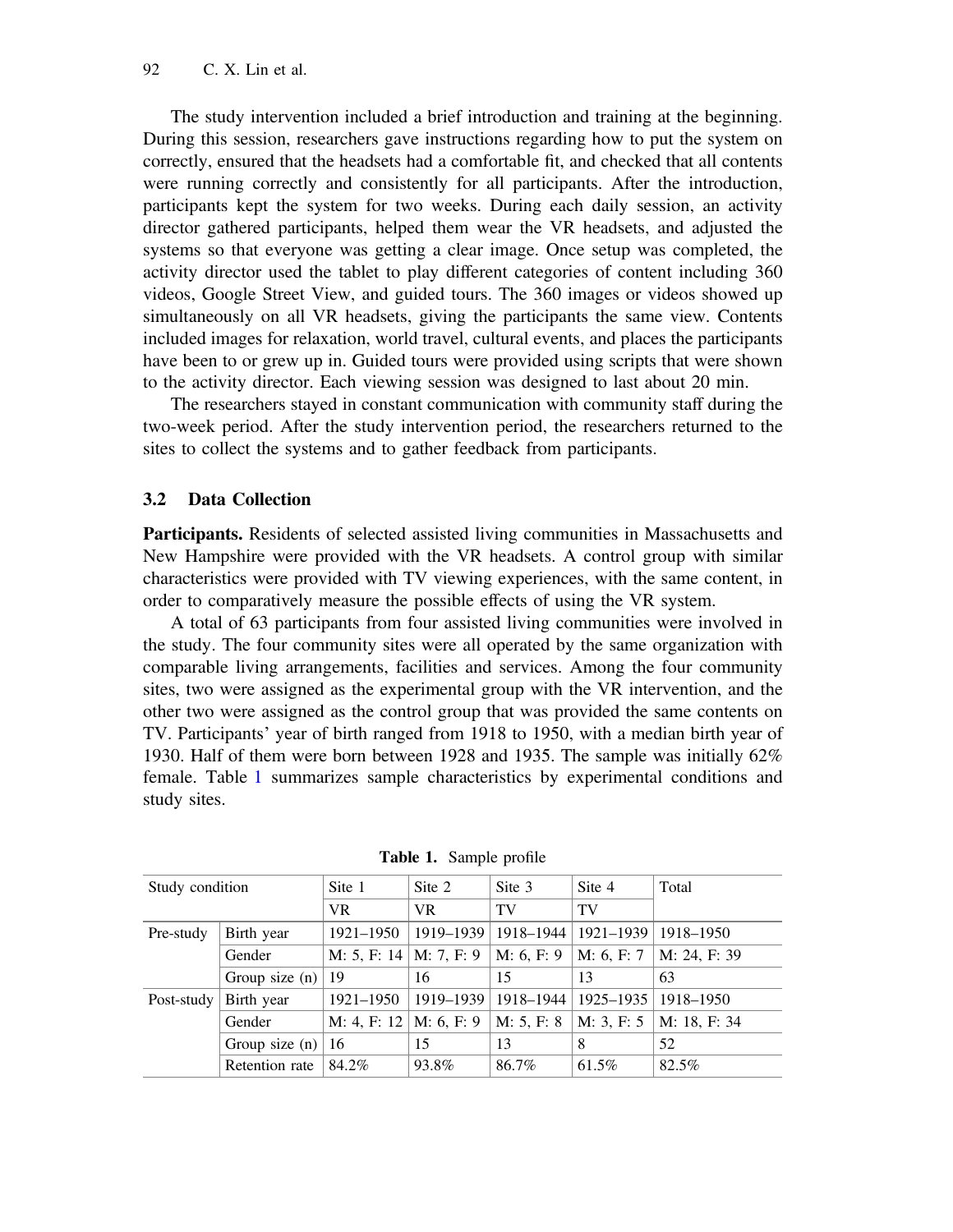Recruiting was done with help from the staff at the assisted living communities. These employees were familiar with their residents' conditions and personal preferences, and had frequent contact with them. Based on the study description, employees connected the researchers with residents who they felt would be capable and available to participate. Since the study was not focused on older adults' cognitive status or performance, residents' cognitive capabilities were not taken into account during recruitment. Rather, the staff identified those whom they knew would be capable of complying with the instructions around using the VR or TV equipment and participating in the study in a group setting, as well as taking part in interviews and completing questionnaires.

Participation was voluntary and based on informed consent. Potential participants identified by the staff were presented with a study overview and given an informed consent document that outlined potential benefits and risks of participation. Only those who fully understood the study description and provided written consent were enrolled. Participants were reminded that they could withdraw themselves from the study at any time if they wish to do so. For those who had a legal representative or guardian, a copy of the consent form was also given to the person to review and sign upon agreement.

Measures and Questionnaire Design. A set of measures were selected and defined to gather data on perceived well-being, physical conditions, emotional state and personality, and attitudes toward the system. Most of the measures used in this study were selected from past studies that involved empirical measurement and/or inquiry of health, well-being, technology experience, and perceptions and attitudes toward new systems.

During the study, in-person surveys were administered with all participants before and after the interventions they were assigned to. Questions on health, well-being and emotional state were asked before and after the intervention. Questions about perceptions of and attitudes toward the given system were also asked before and after the system experience, but with the phrasing altered. While the pre-intervention questionnaire included perceptions and attitudes regarding the system based on the first impression, the post-intervention questionnaire asked the same questions but based on actual interactions with the system. The post-intervention questionnaire also asked participants about the actual usage of the system during the given time, as well as their thoughts regarding specific parts of the system. Demographic questions were asked before the intervention. The measures used in this study are described in Table 2.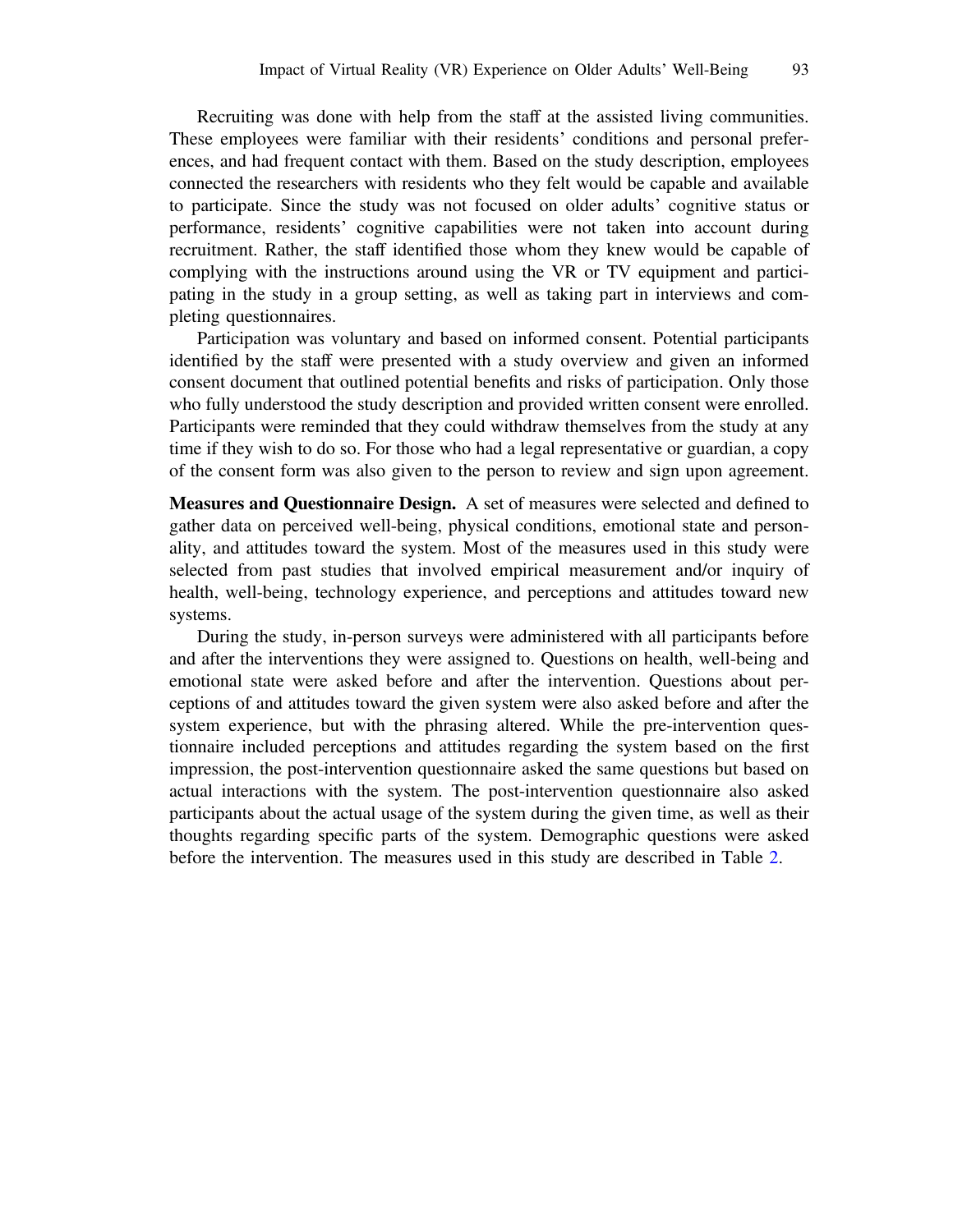| Category                                                                                                                                                                                                                                           | Variable                                            | Description/question<br>statement                                                                                                                                                                                                                              |                                                                                               | Response scale                             |  |  |  |
|----------------------------------------------------------------------------------------------------------------------------------------------------------------------------------------------------------------------------------------------------|-----------------------------------------------------|----------------------------------------------------------------------------------------------------------------------------------------------------------------------------------------------------------------------------------------------------------------|-----------------------------------------------------------------------------------------------|--------------------------------------------|--|--|--|
| Health and well-being                                                                                                                                                                                                                              | Happiness                                           | Overall, how satisfied<br>would you say you are with $\vert$ 2: fair,<br>your life?<br>How would you describe<br>your overall health?                                                                                                                          |                                                                                               | 1: Poor,<br>3: average,<br>4: good,        |  |  |  |
|                                                                                                                                                                                                                                                    | Overall health                                      |                                                                                                                                                                                                                                                                |                                                                                               | 5: excellent                               |  |  |  |
|                                                                                                                                                                                                                                                    | Perceived well-being<br>your current<br>well-being? |                                                                                                                                                                                                                                                                | How would you describe<br>emotional/social/physical                                           |                                            |  |  |  |
|                                                                                                                                                                                                                                                    | Effects on social activities                        | During the past few weeks,<br>to what extent has your<br>physical/emotional health<br>interfered with your normal<br>social activities?                                                                                                                        |                                                                                               | 1: Not at all $-5$ : extremely             |  |  |  |
| Please indicate the extent to<br>Affects and emotions<br>Positive and Negative Affect Schedule (PANAS) [12]<br>which you have felt this<br>way over the past few<br>weeks:<br>- Determined<br>- Alert<br>- Excited<br>- Enthusiastic<br>- Inspired |                                                     | - Scared<br>- Distressed<br>$-$ Upset<br>- Nervous<br>- Afraid                                                                                                                                                                                                 | 1: Not at all $-5$ : extremely (calculate sum of scores for all positive or negative affects) |                                            |  |  |  |
|                                                                                                                                                                                                                                                    | Big five inventory [13]                             | How much do you agree<br>with the following? "I see<br>myself as someone who"<br>- Is reserved<br>- Is generally trusting<br>- Is relaxed<br>- Is outgoing, sociable<br>- Gets nervous easily<br>- Tends to find fault with<br>others<br>- Handles stress well |                                                                                               | 1: Strongly disagree $-5$ : strongly agree |  |  |  |

(continued)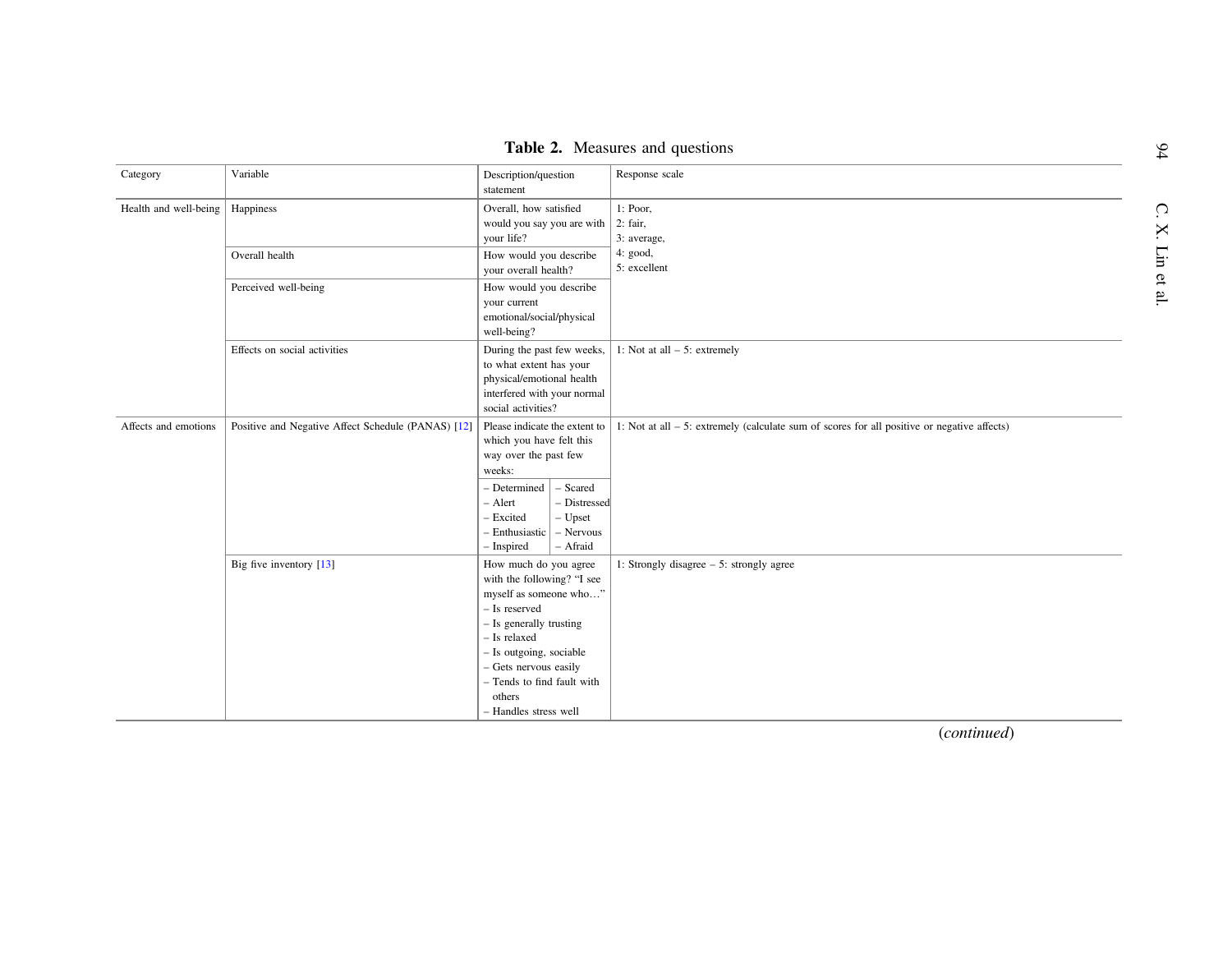| Category          | Variable                                                                                                                                                                                                                                                             | Description/question<br>statement                                                                           | Response scale                                                     |  |  |  |
|-------------------|----------------------------------------------------------------------------------------------------------------------------------------------------------------------------------------------------------------------------------------------------------------------|-------------------------------------------------------------------------------------------------------------|--------------------------------------------------------------------|--|--|--|
|                   | Geriatric Depression Scale (GDS) [14]<br>$-$ A set of questions in<br>reference to how<br>participants felt over the<br>past week. Scored to<br>indicate degree of<br>depression from normal,<br>mild, moderate to severe.<br>- A short form of 15 items<br>was used |                                                                                                             | Yes/no (score range: 0-15, higher score indicates higher severity) |  |  |  |
|                   | Isolation                                                                                                                                                                                                                                                            | How often do you feel<br>- That you lack<br>companionship?<br>$-$ Left out?<br>- Feel isolated from others? | 1: Hardly ever $-3$ : often                                        |  |  |  |
| System evaluation | Satisfaction                                                                                                                                                                                                                                                         | How satisfied are you with<br>the study system?                                                             | 1: Very dissatisfied $-10$ : very satisfied                        |  |  |  |
|                   | Likely to use                                                                                                                                                                                                                                                        | How likely are you to<br>consider using the system<br>in the future?                                        | 1: Not at all likely - 10: very likely                             |  |  |  |
|                   | Likely to recommend                                                                                                                                                                                                                                                  | How likely are you to<br>recommend to a friend or<br>family that they try the<br>system?                    |                                                                    |  |  |  |

**Table 2.** (continued)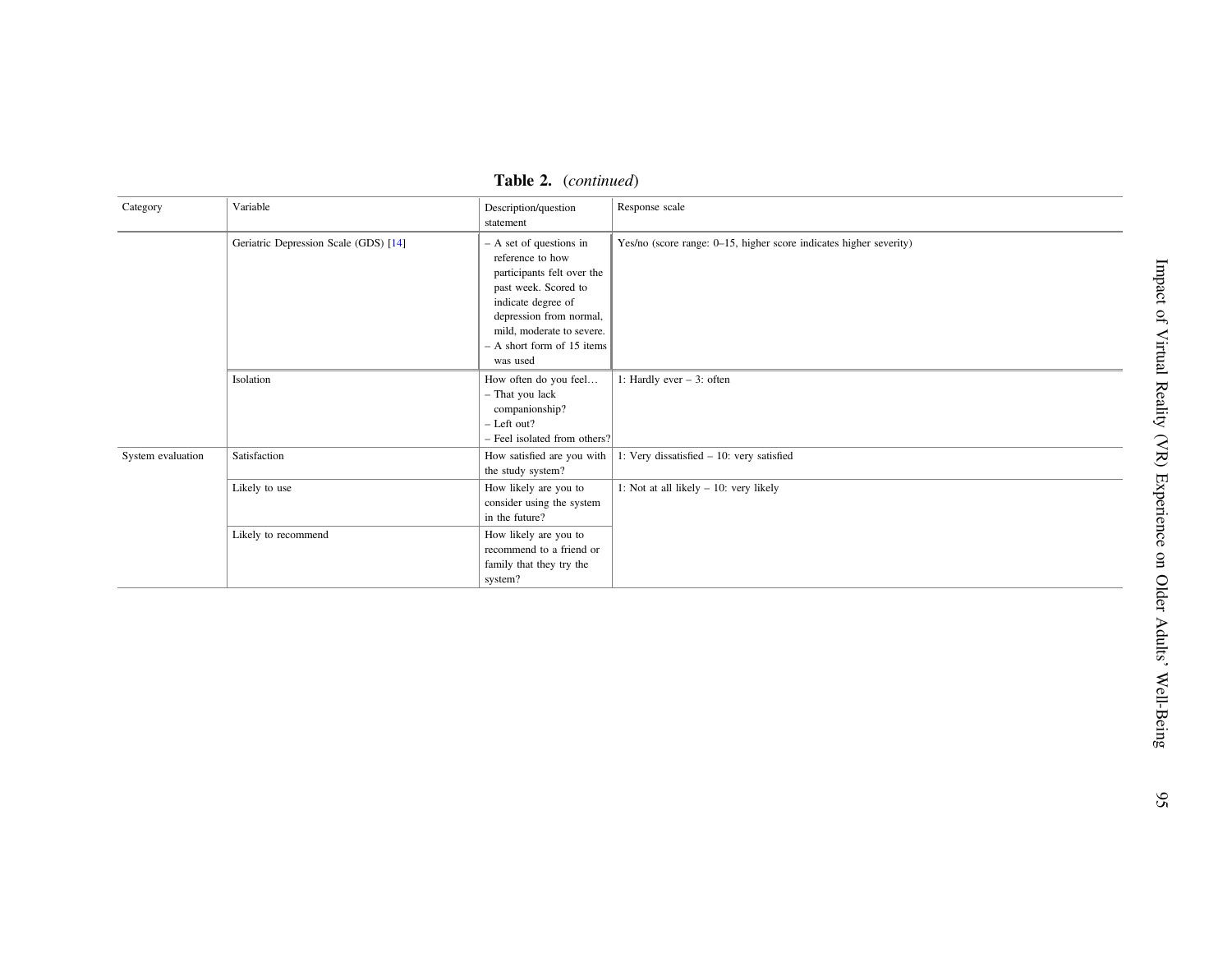# 4 Results

Data gathered from participants' responses to questions listed in Table 2 were analyzed using paired samples t-test. Using the t-test for mean comparison, responses to corresponding questions in the pre- and post-intervention questionnaires for the two conditions were statistically compared. The results are summarized in Table 3.

| Category    | Variable                |                  | <b>VR</b> |                   |                               | TV    |       |               |
|-------------|-------------------------|------------------|-----------|-------------------|-------------------------------|-------|-------|---------------|
|             |                         |                  | Pre       | Post              | Sig.                          | Pre   | Post  | Sig.          |
| Health and  | Happiness               | 4.13             | 3.61      | $0.08^{*}$        | 3.67                          | 3.67  | 1.00  |               |
| well-being  | Overall health          | 3.48             | 3.90      | $0.02^{\ast\ast}$ | 3.45                          | 3.30  | 0.45  |               |
|             | Perceived<br>well-being | Emotional        | 3.98      | 3.90              | 0.65                          | 3.55  | 3.48  | 0.63          |
|             |                         | Social           | 3.67      | 3.80              | 0.53                          | 3.33  | 3.33  | 1.00          |
|             |                         | Physical         | 3.52      | 3.71              | 0.18                          | 2.95  | 2.95  | 1.00          |
|             | Effects on              | Physical         | 2.34      | 2.38              | 0.88                          | 2.29  | 2.62  | 0.20          |
|             | social life             | interference     |           |                   |                               |       |       |               |
|             |                         | Emotional        | 1.63      | 1.73              | 0.65                          | 2.15  | 2.20  | 0.83          |
|             |                         | interference     |           |                   |                               |       |       |               |
| Affects and | <b>PANAS</b>            | Positive affects | 14.74     | 14.42             | 0.75                          | 11.10 | 13.19 | $0.08^*$      |
| emotions    |                         | Negative affects | 8.45      | 8.13              | 0.74                          | 8.63  | 8.68  | 0.96          |
|             | Big five<br>inventory   | Reserved         | 2.37      | 2.00              | 0.10                          | 2.35  | 2.35  | 1.00          |
|             |                         | Trusting         | 2.13      | 1.77              | 0.17                          | 1.65  | 1.90  | 0.23          |
|             |                         | Relaxed          | 2.17      | 2.34              | 0.46                          | 2.40  | 2.50  | 0.71          |
|             |                         | Outgoing         | 2.37      | 2.53              | 0.57                          | 2.21  | 2.41  | 0.53          |
|             |                         | Gets nervous     | 3.20      | 3.83              | $\frac{0.00^{**}}{0.00^{**}}$ | 3.37  | 3.00  | 0.31          |
|             |                         | Finds fault      | 3.84      | 3.61              | 0.29                          | 3.44  | 3.33  | 0.54          |
|             |                         | Handles stress   | 2.29      | 2.35              | 0.73                          | 2.58  | 2.37  | 0.43          |
|             | <b>GDS</b>              |                  | 4.29      | 4.06              | 0.46                          | 4.30  | 5.40  | $0.08^{\ast}$ |
|             | Isolation               | Lack             | 1.38      | 1.48              | 0.45                          | 1.60  | 1.55  | 0.67          |
|             |                         | companionship    |           |                   |                               |       |       |               |
|             |                         | Feeling left out | 1.48      | 1.48              | 1.00                          | 1.48  | 1.57  | 0.49          |
|             |                         | Feeling isolated | 1.42      | 1.32              | 0.45                          | 1.45  | 1.50  | 0.72          |
| System      | Satisfaction            | 6.13             | 6.74      | 0.29              | 5.67                          | 5.67  | 1.00  |               |
| evaluation  | Likely to use           | 4.96             | 5.52      | 0.32              | 4.21                          | 4.32  | 0.83  |               |
|             | Likely to recommend     |                  |           | 5.39              | $0.06^*$                      | 4.05  | 4.89  | 0.26          |

Table 3. Summary of results: paired samples t-test

\*: significant at  $\alpha = 0.1$ , \*\*: significant at  $\alpha = 0.05$ 

## 4.1 Effects of VR Experience

As shown in Table 3, participants who were provided with the VR experience during the study period reported the following changes: improved overall perceived health, improved perceived social well-being, decreased experience of negative affects, being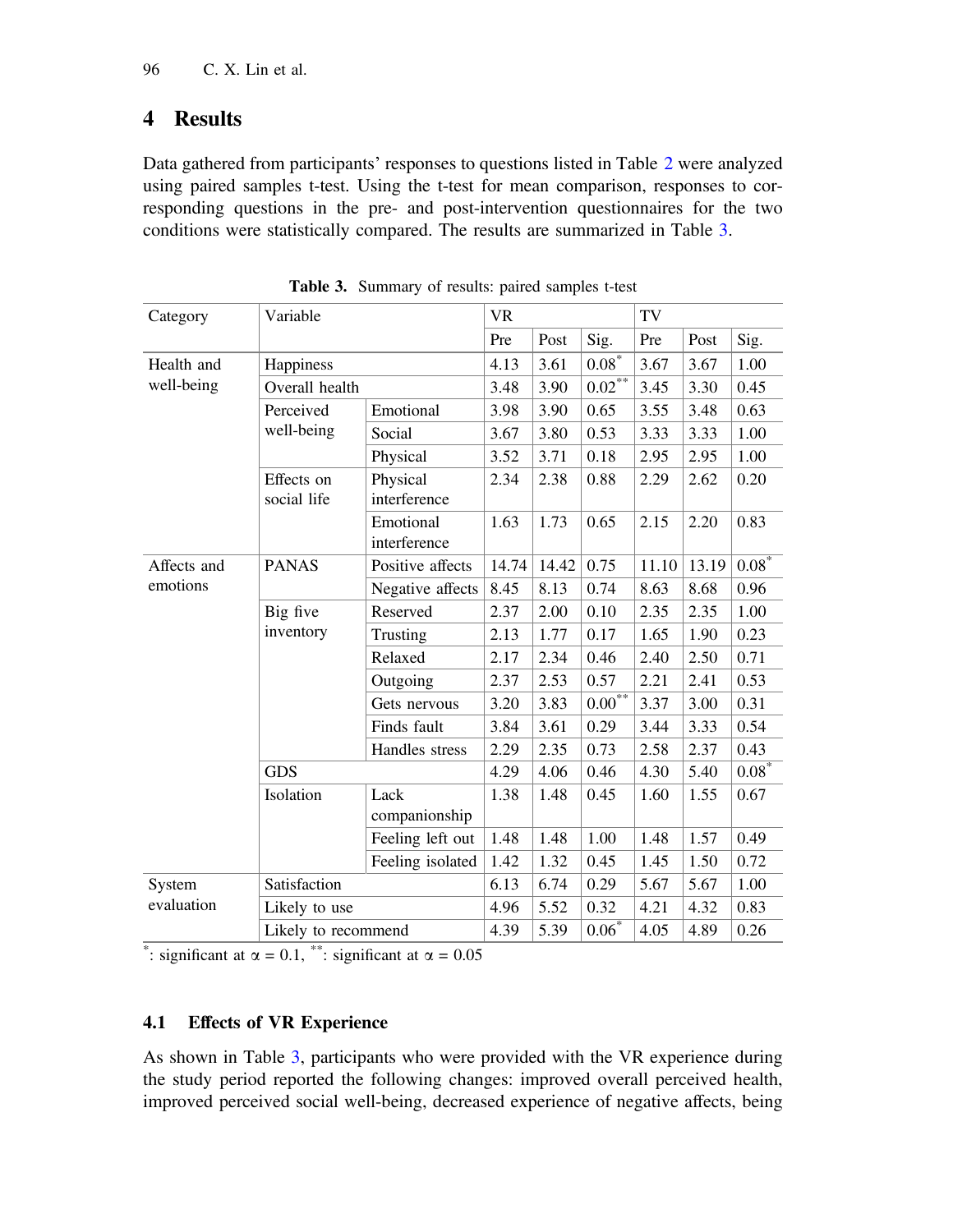less reserved, being more relaxed and outgoing, being less likely to find fault with others, being better at handling stress, being less likely to show signs of depression, and feeling isolated less often. While most of these changes were not statistically significant, the overall trend showed a shift in a positive direction.

Participants' evaluations of the VR system also improved after the study period. While participants were generally satisfied with the VR system at the first introduction (average score of 6.13 on a 10-point scale), the likelihood of using one (average score: 4.96) and recommending it to others (average score: 4.39) were low. These scores increased following the two-week intervention. After the study period, participants indicated that they were more satisfied (average score: 6.74), more likely to use one (average score: 5.52) and more likely to recommend one to others (average score: 5.39).

#### 4.2 Comparison to the Control Group

The control group that viewed the same contents on a TV during the study period also showed few positive changes. They reported increased frequency of positive affects, being better at handling stress, and being less likely to feel lack of companionship. However, most of these changes were not statistically significant. Also, negative changes, although insignificant and possibly random, were reported for more measures including life satisfaction, overall perceived health and well-being, effects of health on social interactions, personality, depression and social isolation.

For the control group, participants' satisfaction with the TV viewing experience did not change over the course of two weeks. While participants in the control also reported being more likely to use and recommend the system that they have experienced during the study period, the differences in scores were smaller and less significant compared to the experimental group that were given VR systems.

Additionally, an independent samples t-test was carried out to compare the post-study scores between the two groups. Results are summarized in Table 4.

As shown in Table 4, participants in the VR condition rated their perceived well-being to be generally higher compared to those in the TV group. Of these measures, the average scores for overall perceived health and perceived physical well-being were significant higher for the VR group than the TV group. Participants in the VR group also reported their health less interfering with their social lives, and feeling positive affects more and negative affects less than the VR group on average, although the differences were not statistically significant. Participants in the VR condition also reported being less likely to show signs of depression and feeling less socially isolated compared to the TV group. In terms of their evaluations of the systems that they were given, the VR group was significantly more satisfied than the TV group. Those in the VR group were also indicated that they would be more likely to use the system that they have experienced (significant at confidence level  $\alpha = 0.1$ ), and more likely to recommend others to use the system (not statistically significant) than those who used TV intervention.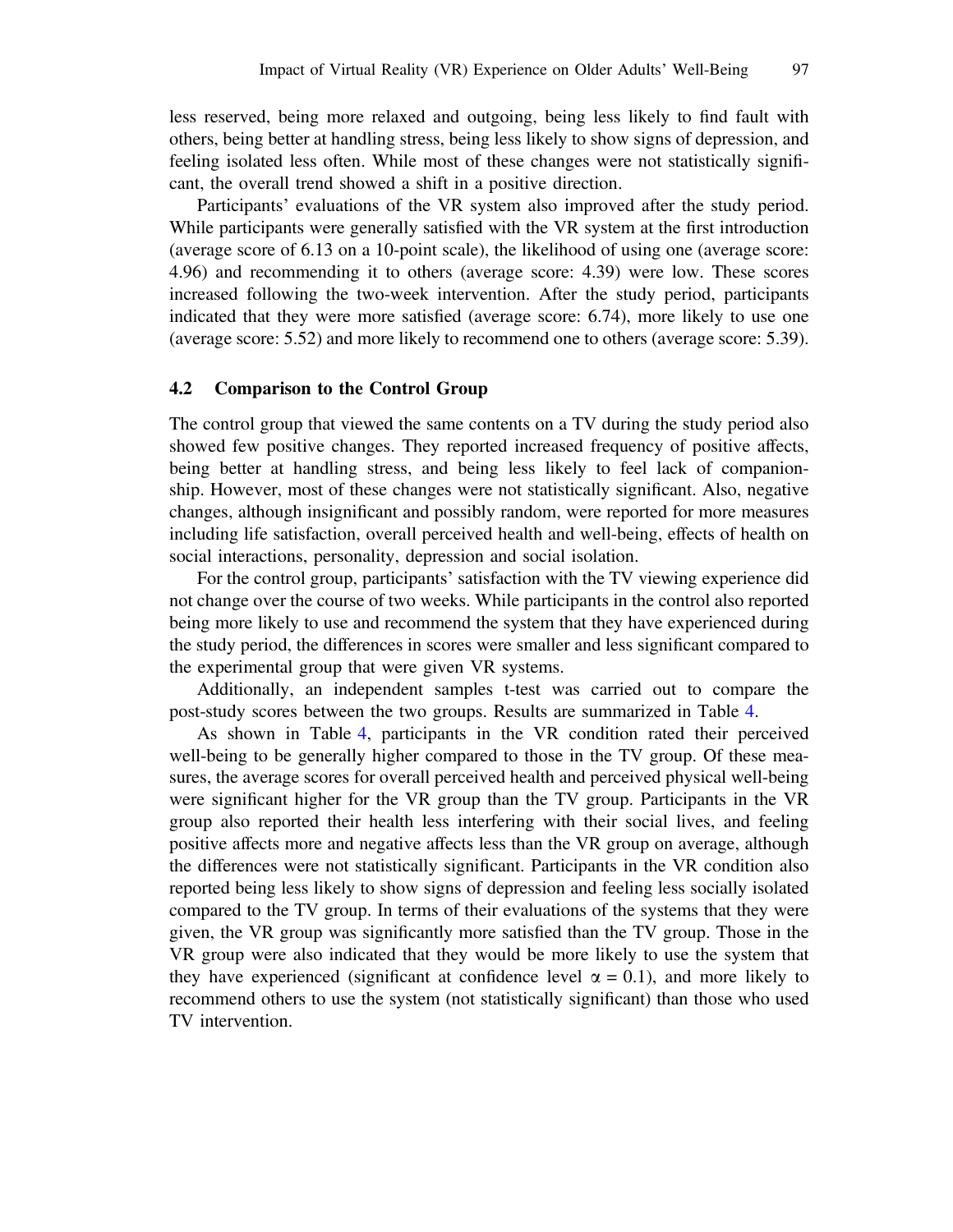| Category              | Variable               |                        |       | TV    | Sig.                   |
|-----------------------|------------------------|------------------------|-------|-------|------------------------|
| Health and well-being | Happiness              |                        |       | 3.67  | 0.89                   |
|                       | Overall health         |                        |       | 3.30  | $0.07*$                |
|                       | Perceived well-being   | Emotional              | 3.90  | 3.48  | 0.11                   |
|                       |                        | Social                 | 3.80  | 3.33  | 0.15                   |
|                       |                        | Physical               | 3.71  | 2.95  | $0.02^{\overline{**}}$ |
|                       | Effects on social life | Physical interference  | 2.38  | 2.62  | 0.39                   |
|                       |                        | Emotional interference | 1.73  | 2.20  | 0.13                   |
| Affects and emotions  | <b>PANAS</b>           | Positive affects       | 14.42 | 13.19 | 0.29                   |
|                       |                        | Negative affects       | 8.13  | 8.68  | 0.78                   |
|                       | Big five inventory     | Reserved               | 2.00  | 2.35  | 0.13                   |
|                       |                        | Trusting               | 1.77  | 1.90  | 0.66                   |
|                       |                        | Relaxed                | 2.34  | 2.50  | 0.78                   |
|                       |                        | Outgoing               | 2.53  | 2.41  | 0.45                   |
|                       |                        | Gets nervous           | 3.83  | 3.00  | $0.01^{\overline{**}}$ |
|                       |                        | Finds fault            | 3.61  | 3.33  | 0.65                   |
|                       |                        | Handles stress         | 2.35  | 2.37  | 0.57                   |
|                       | <b>GDS</b>             |                        |       | 5.40  | 0.18                   |
|                       | Isolation              | Lack companionship     | 1.48  | 1.55  | 0.77                   |
|                       |                        | Feeling left out       | 1.48  | 1.57  | 0.66                   |
|                       |                        | Feeling isolated       | 1.32  | 1.50  | 0.34                   |
| System evaluation     | Satisfaction           |                        |       | 5.67  | $0.06*$                |
|                       | Likely to use          |                        |       | 4.32  | $0.06*$                |
|                       | Likely to recommend    |                        |       | 4.89  | 0.38                   |

Table 4. Summary of results: independent samples t-test

\*: significant at  $\alpha = 0.1$ , \*\*: significant at  $\alpha = 0.05$ 

## 5 Discussion and Conclusion

Technologies have the potential to get older adults more socially engaged and to improve their overall well-being. Also, new technologies including virtual reality (VR) applications have been increasingly gaining interest as they show possibilities for impacting human behavior and improving cognitive health. However, use of VR applications for improving the emotional and social well-being remains an area to be explored.

This study focused on understanding the potential effects of using VR on social and emotional well-being of older adults, especially those living in assisted living communities with limited social activities. A field study was conducted with 35 older adults in the VR condition and 28 older adults in a control condition that used TV. Both groups were shown the same contents related to travel, relaxation and familiar places through the given platform. Participants engaged in the intervention for two weeks, and feedback was collected before and after the intervention using a questionnaire.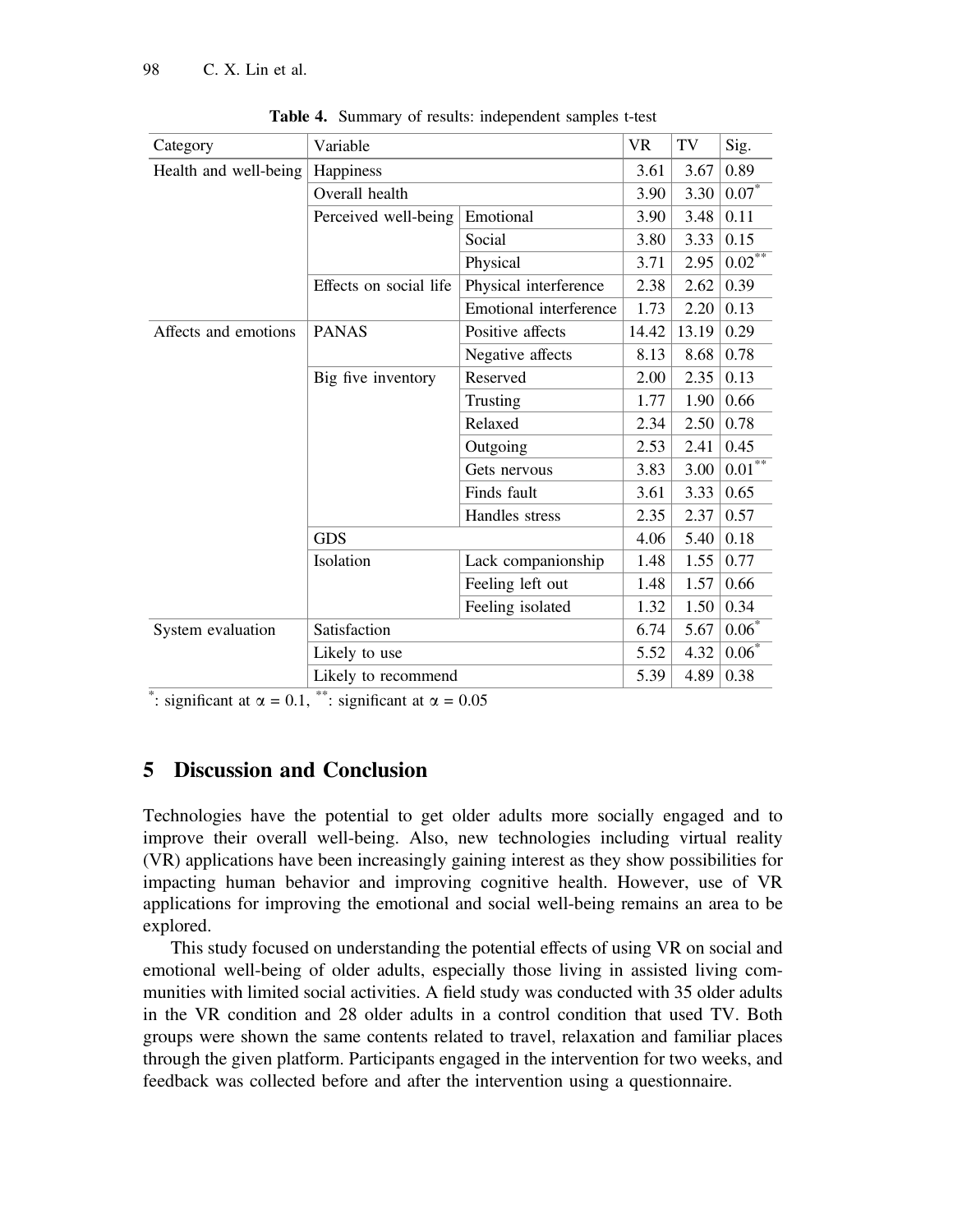Results showed that the VR intervention had overall positive effects on participants' social and emotional well-being. Compared to the control group, those that interacted with the VR system were more likely to feel good about their own health, more likely to feel positive emotions, less likely to be depressed, and less likely to feel socially isolated. Participants in the VR group also reported being more satisfied with and accepting of the technology and its contents compared to the control group. While not all the differences were statistically significant, the overall trend in the findings show possibilities for use of VR applications for improving the quality of life among older adults.

This study was limited to older adults living in selected sites of an assisted living community, and the sample was geographically limited. In order to better understand the generalizability of the findings, future research can be developed in the following directions: (1) evaluating system effects with a larger, geographically dispersed and demographically balanced sample; (2) including older adults living independently in the general community; and (3) obtaining a random sample of older adults. As more VR applications become increasingly available, evaluation of related systems and technologies for improving quality of life will need to be continued.

Acknowledgment. The authors would like to thank Tom Grape, and the residents and staff at Benchmark Senior Living communities for participation and support.

#### References

- 1. Harris-Kojetin, L., Sengupta, M., Park-Lee, E., Valverde, R.: Long-term care services in the United States: 2013 overview. U.S. Department of Health and Human Services, Washington, DC (2013)
- 2. Cotten, S.R., Anderson, W.A., McCullough, B.M.: Impact of internet use on loneliness and contact with others among older adults: cross-sectional analysis. J. Med. Internet Res. 15(2), e39 (2013)
- 3. Miyazaki, M., Sano, M., Naemura, M., Sumiyoshi, H., Mitsuya, S., Fujii, A.: A social TV system for the senior community: Stimulating elderly communication using information and communications technology. In: 16th International Conference on Network-Based Information Systems (NBiS), pp. 422–427. IEEE, New York (2013)
- 4. Chao, Y.Y., Scherer, Y.K., Montgomery, C.A.: Effects of using Nintendo Wii™ exergames in older adults: a review of the literature. J. Aging Health 27(3), 379–402 (2015)
- 5. Burmeister, O.K., Bernoth, M., Dietsch, E., Cleary, M.: Enhancing connectedness through peer training for community-dwelling older people: A person centred approach. Issues Ment. Health Nurs. 37(6), 406–411 (2016)
- 6. Lombard, M., Ditton, T.: At the heart of it all: The concept of presence. J. Comput. Mediat. Commun. 3(2) (1997)
- 7. Optale, G., Urgesi, C., Busato, V., Marin, S., Piron, L., Priftis, K., Gamberini, L., Capodieci, S., Bordin, A.: Controlling memory impairment in elderly adults using virtual reality memory training: a randomized controlled pilot study. Neurorehabil. Neural Repair 24(4), 348–357 (2010)
- 8. García-Betances, R.I., Jiménez-Mixco, V., Arredondo, M.T., Cabrera-Umpiérrez, M.F.: Using virtual reality for cognitive training of the elderly. Am. J. Alzheimer's Dis. Other Dement. 30(1), 49–54 (2015)